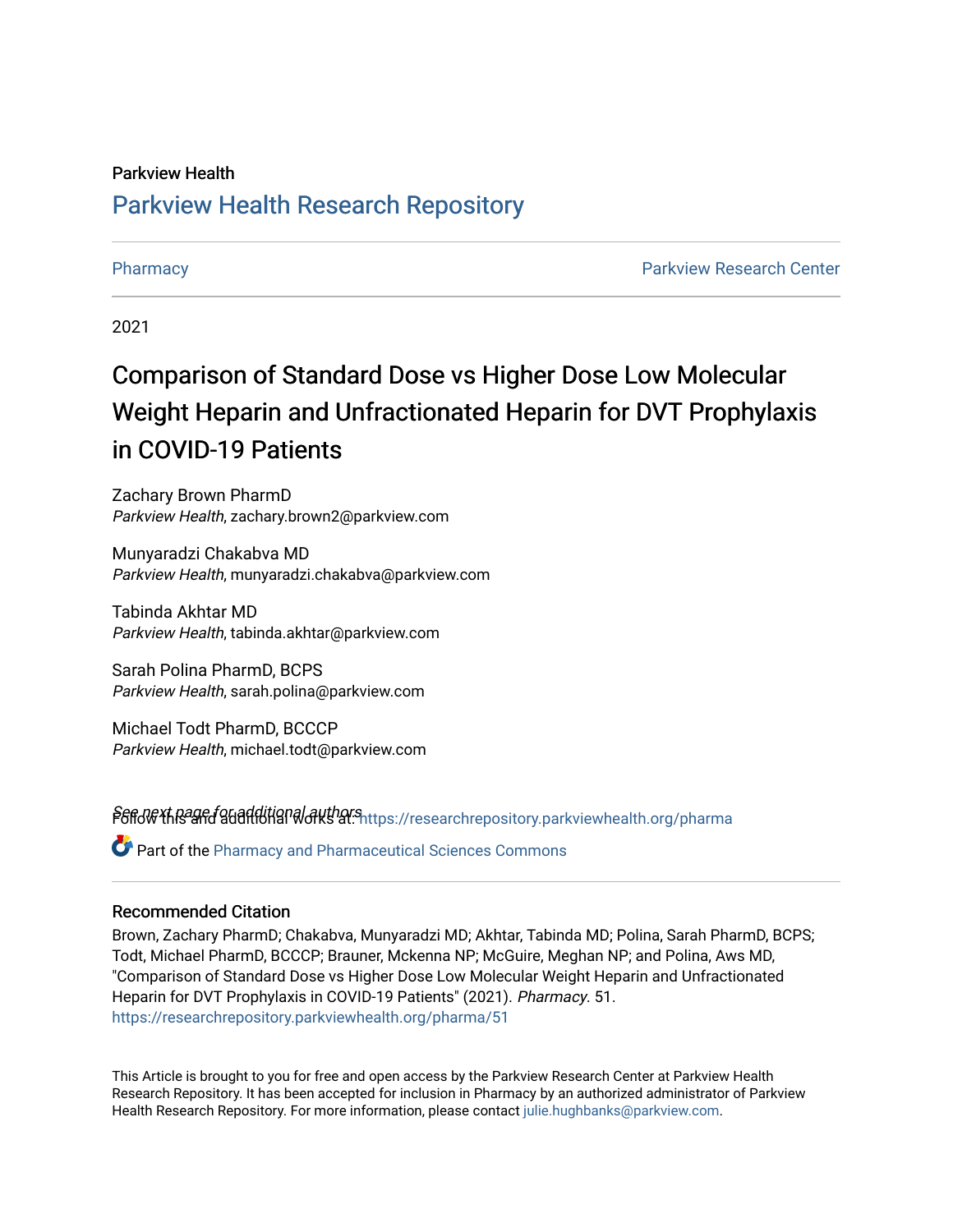# Authors

Zachary Brown PharmD; Munyaradzi Chakabva MD; Tabinda Akhtar MD; Sarah Polina PharmD, BCPS; Michael Todt PharmD, BCCCP; Mckenna Brauner NP; Meghan McGuire NP; and Aws Polina MD